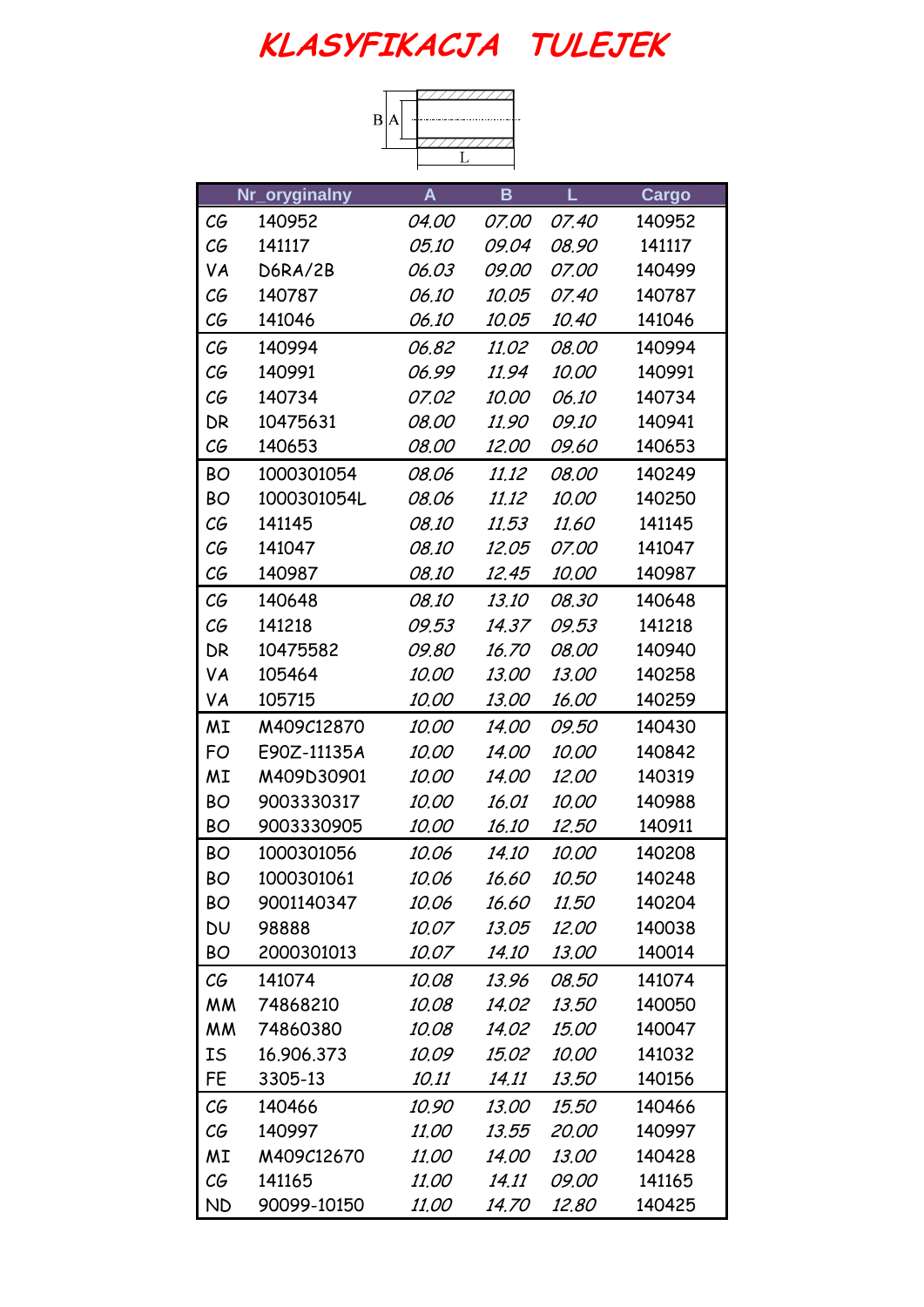|           |                          | $\vert$ B<br>А |              |              |          |
|-----------|--------------------------|----------------|--------------|--------------|----------|
|           |                          |                |              |              |          |
|           | Nr_oryginalny            | A              | B            | Г            | Cargo    |
| <b>ND</b> | 90099-10157              | <i>11.02</i>   | 14.72        | <i>08.00</i> | 140426   |
| <b>ND</b> | 90099-10158              | <i>11.02</i>   | 14.72        | <i>11.00</i> | 140427   |
| НI        | 2114-3601                | 11.04          | 15.08        | <i>15.00</i> | 140314   |
| ΜI        | M410D11271               | 11.06          | 13.03        | 13.00        | 140320   |
| BО        | 1000301021               | 11.06          | 13.63        | <i>14.00</i> | 140008   |
| <b>BO</b> | 2000301022               | 11.10          | 12.62        | 10.50        | 140028   |
| <b>BO</b> | 1000301032               | <i>11.10</i>   | 12.62        | <i>11.50</i> | 140853   |
| C G       | 140660                   | <i>11.10</i>   | 15.87        | 12.70        | 140660   |
| CG        | 141092                   | 11.15          | 13.97        | 13.90        | 141092   |
| СG        | 140690                   | <i>11.50</i>   | 13.50        | 23.00        | 140690   |
| НI        | 2016-1601                | 11.55          | 15.08        | 14.00        | 140309   |
| FO        | C <sub>2</sub> DF-11135A | 11.99          | 13.13        | 15.57        | 140467   |
| FO        | CODZ-11135A              | 12.00          | 13.10        | 20,40        | 140189   |
| DR        | 1932190                  | <i>12.00</i>   | <i>13,20</i> | <i>12.00</i> | 140183   |
| DR        | 1968338                  | <i>12.00</i>   | 13.20        | <i>12.00</i> | 140262   |
| DR        | 1923907                  | 12.00          | 13,20        | 18.20        | 140405   |
| FO        | DOAZ-11135A              | 12.00          | <i>15,10</i> | 10.50        | 140192   |
| MI        | M409C12970               | 12.00          | 16.00        | <i>09.50</i> | 140429   |
| МM        | 74860300                 | <i>12.00</i>   | <i>16.00</i> | <i>14.00</i> | 140048   |
| IS        | 17.120.203               | <i>12.00</i>   | 16.00        | <i>16.00</i> | 140436   |
| МM        | 4047985                  | <i>12.00</i>   | <i>16.00</i> | <i>24.50</i> | 140049   |
| НI        | 2114-1605                | <i>12.00</i>   | 16.30        | 22.50        | 140307   |
| СG        | 141198                   | <i>12.01</i>   | 16.03        | <i>05.50</i> | 141198   |
| СG        | 140729                   | 12.03          | 14.00        | 21.00        | 140729   |
| МM        | 74887310                 | 12.03          | 16.02        | <i>17.00</i> | 140269   |
| НI        | 2114-1353                | 12.05          | 15.55        | <i>05.50</i> | 140870   |
| МM        | 74881110                 | 12.06          | 16.00        | 12.00        | 140268   |
| BO        | 1000301012               | 12.06          | 16.12        | <i>14.00</i> | 140017   |
| BO        | 1000301011               | 12.06          | 16.12        | 16.00        | 140009   |
| DU        | 68902                    | 12.07          | 15.05        | 14.50        | 4.4265.0 |
| VA        | 051914                   | 12.07          | 15.05        | <i>15.00</i> | 140043   |
| VA        | 035070                   | 12.07          | 15.05        | 20.00        | 140064   |
| <b>MM</b> | 74705710                 | <i>12.07</i>   | 16.01        | 16.30        | 140046   |
| МM        | 74887890                 | <i>12.07</i>   | 16.02        | 11.30        | 140270   |
| DR        | 3471553                  | 12.08          | 14.08        | <i>14.00</i> | 140036   |
| VA        | D6RA/24                  | 12.08          | 15.03        | 10.00        | 140496   |
| LU        | <b>TCB114</b>            | 12.08          | 15.07        | 16.90        | 140057   |
| СG        | 140665                   | 12.09          | 15.05        | <i>08.00</i> | 140665   |
| DU        | 68412                    | 12.09          | 15.05        | 12.00        | 140040   |

MM 95067138 12.09 16.01 18.50 3960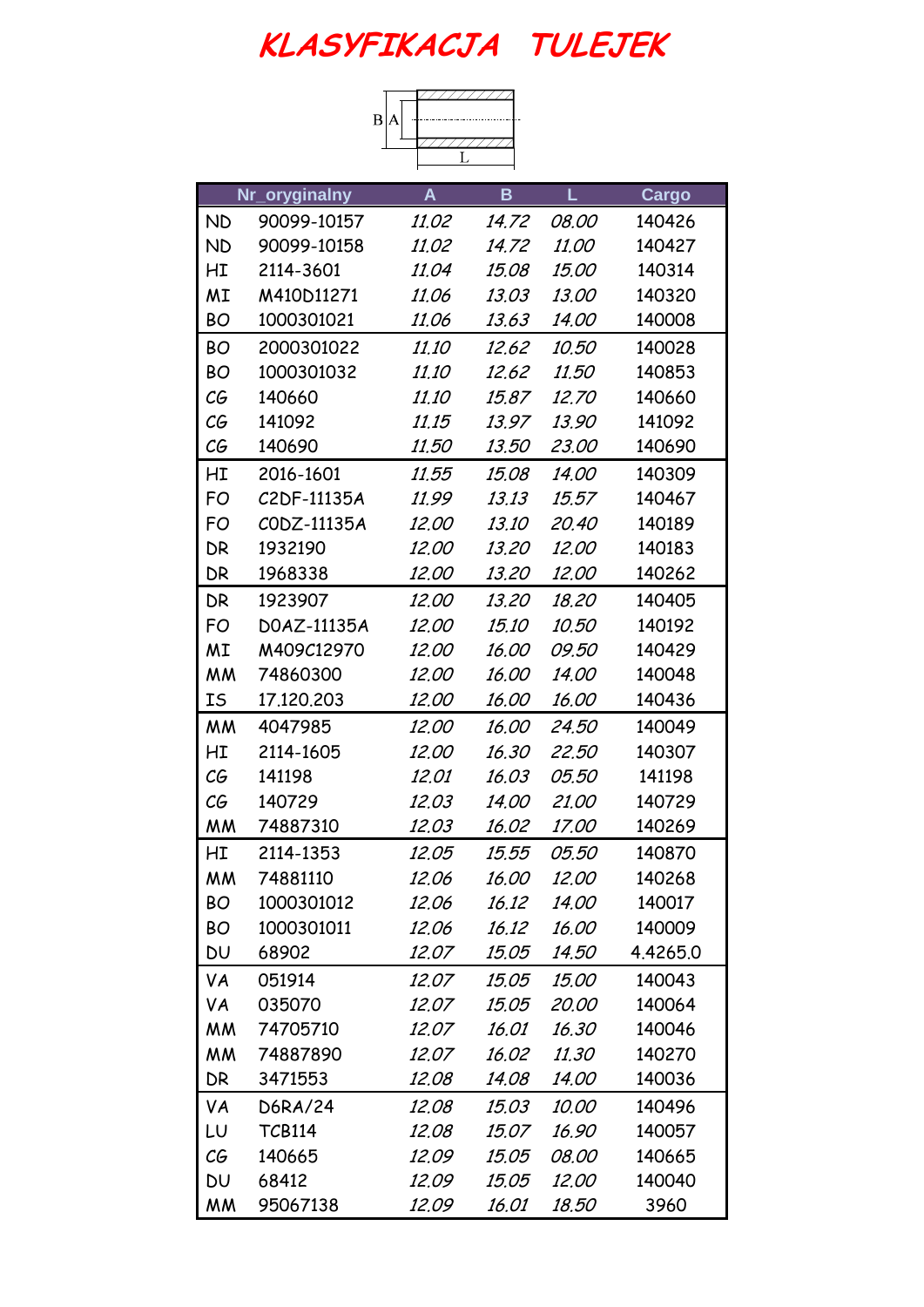|           |               | $\, {\bf B}$<br>А |              |              |        |
|-----------|---------------|-------------------|--------------|--------------|--------|
|           |               |                   |              |              |        |
|           |               |                   |              |              |        |
|           | Nr_oryginalny | A                 | B            | L            | Cargo  |
| <b>BO</b> | 1000301009    | <i>12.10</i>      | 13.62        | <i>11.50</i> | 140030 |
| BO        | 1000301031    | <i>12.10</i>      | 13.62        | 11.50        | 140854 |
| <b>BO</b> | 2000301025    | <i>12.10</i>      | 13.62        | 13.50        | 140006 |
| ВO        | 1000301026    | <i>12.10</i>      | 13.62        | 13.50        | 140029 |
| BO        | 2000301023    | <i>12.10</i>      | 14.12        | <i>12.00</i> | 140500 |
| BO        | 2000301036    | <i>12.10</i>      | 14.12        | <i>14.00</i> | 140018 |
| ΜI        | MM502137      | 12.23             | 14.32        | 15.70        | 140322 |
| BO        | 1000301080    | 12.38             | 16.58        | 07.85        | 140984 |
| СG        | 140694        | <i>12.50</i>      | 15.10        | 10.00        | 140694 |
| <b>ND</b> | 949103-3160   | <i>12.50</i>      | <i>15.50</i> | 10.50        | 140333 |
| НI        | 2114-5352     | 12.50             | 16.05        | 12.00        | 140311 |
| <b>ND</b> | 028403-0081   | 12.52             | 14.72        | 14.00        | 140326 |
| НI        | 2114-4661     | 12.52             | 16.00        | <i>15.00</i> | 140310 |
| НI        | 2114-2661     | 12.54             | 15.09        | 18.50        | 0839D  |
| <b>ND</b> | 949103-0390   | 12.54             | 16.55        | <i>10.50</i> | 140328 |
| МM        | 95067139      | 12.54             | 16.57        | 19.50        | 3961   |
| BO        | 1000301000    | 12.56             | 16.56        | <i>15.80</i> | 140016 |
| ВO        | 1000301062    | 12.56             | 16.60        | 10.00        | 140423 |
| BO        | 1000301001    | 12.56             | 16.60        | <i>11.50</i> | 140003 |
| <b>BO</b> | 1000301002    | 12.56             | 16.60        | <i>14.00</i> | 140012 |
| BO        | 2000301019    | 12.56             | 16.60        | 16.00        | 140016 |
| ВO        | 2000301000    | 12.56             | 16.60        | <i>18.00</i> | 140010 |
| СG        | 141078        | 12.57             | 18.21        | 11.60        | 141078 |
| МM        | 72362510      | 12.59             | 18,55        | <i>19.60</i> | 140200 |
| CG        | 141051        | <i>12.60</i>      | 18.20        | 12.80        | 141051 |
| СG        | 140584        | 12.62             | 14.00        | 19.30        | 140584 |
| DR        | 1862383       | 12.70             | 15.95        | 20.62        | 140217 |
| LU        | <b>TCB127</b> | 12.74             | 15.85        | 19.00        | 140052 |
| LU        | 54257833      | 12.75             | 19.14        | <i>14.00</i> | 140656 |
| LU        | <b>TCB125</b> | 12.76             | 15.84        | 12.70        | 140054 |
| LU        | <b>TCB120</b> | 12.76             | 15.91        | 16.50        | 140144 |
| DR        | 1839345       | 12.80             | 14.35        | 19.80        | 140185 |
| СG        | 140581        | 12.80             | 14.40        | 18.00        | 140581 |
| СG        | 140586        | 12.80             | 14.90        | 21.50        | 140586 |
| LU        | 54256132      | 12.80             | 15,95        | 14.00        | 140657 |
| C G       | 140629        | 12.90             | 14.45        | 17.79        | 140629 |
| DU        | 600609        | 13.00             | <i>15.00</i> | <i>14.50</i> | 140042 |
| НI        | 2114-1661     | <i>13.00</i>      | 16.20        | 18.50        | 140305 |
| DU        | 602039        | 13.04             | 15.05        | <i>12.00</i> | 140157 |
| СG        | 140580        | <i>13.10</i>      | 14.50        | 18.50        | 140580 |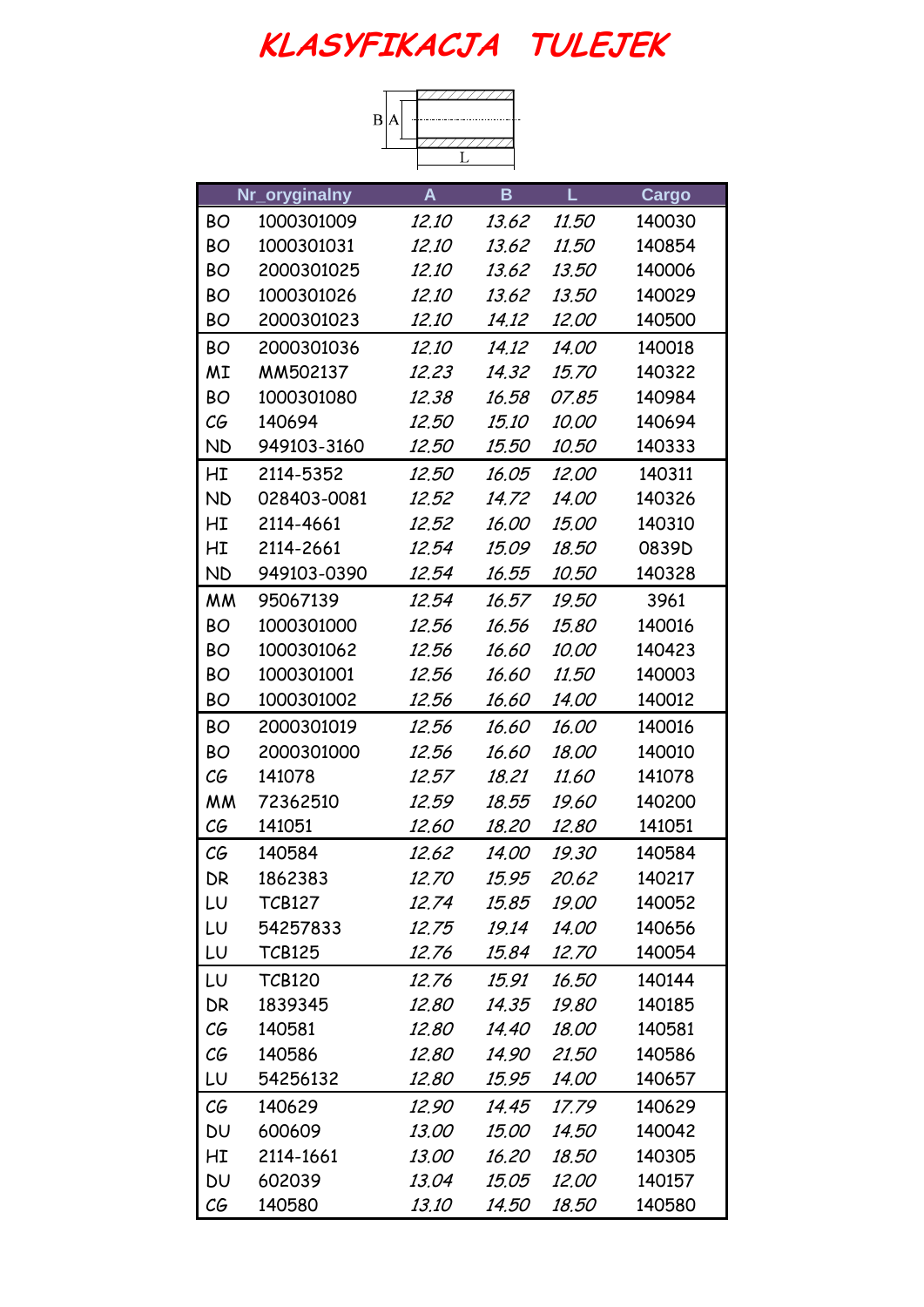|           |               | B            |              |              |           |
|-----------|---------------|--------------|--------------|--------------|-----------|
|           |               |              |              |              |           |
|           |               |              |              |              |           |
|           | Nr_oryginalny | A            | B            | L            | Cargo     |
| НI        | 2114-2302     | 13.80        | 19.20        | 20.00        | 140308    |
| СG        | 140730        | 14.00        | <i>14.00</i> | 16.00        | 140730    |
| EL        | 908.704.2     | 14.00        | <i>16.00</i> | 20.50        | 908.704.2 |
| <b>ND</b> | 028403-0060   | <i>14.00</i> | 16.20        | 21.70        | 140329    |
| DR        | 10456459      | <i>14.00</i> | 17.00        | 16.10        | 140601    |
| BO        | 2000301009    | <i>14.00</i> | <i>17.60</i> | <i>15.00</i> | 140004    |
| <b>BO</b> | 2000301001    | 14.00        | <i>17.60</i> | 17.00        | 4.4101.0  |
| НI        | 2130-1310     | <i>14.00</i> | 18.00        | 17.00        | 140313    |
| VA        | 096485        | 14.05        | 18.03        | 16.00        | 140684    |
| DU        | 68763         | 14.05        | 18.05        | <i>15.00</i> | 140667    |
| LU        | <b>TCB113</b> | 14.06        | 17.06        | 19.70        | 140058    |
| <b>BO</b> | 2000301043    | 14.06        | 18.10        | 14.00        | 140019    |
| <b>BO</b> | 2000301037    | 14.06        | 20.03        | <i>17.00</i> | 140203    |
| <b>DU</b> | 68449         | 14.07        | 18.05        | 18.00        | 4.4268.0  |
| VA        | 047852        | 14.07        | 18.05        | <i>20.00</i> | 140065    |
| <b>DU</b> | 68754         | 14.10        | 17.05        | 15.00        | 140267    |
| <b>MM</b> | 72362910      | 14.16        | 20.06        | 12.00        | 140202    |
| ΜI        | M410D12671    | 14.20        | 16.20        | <i>15,70</i> | 140323    |
| ΜI        | M410D30171    | 14.27        | 17.26        | 12.50        | 140321    |
| СG        | 141161        | 14.28        | 16.10        | <i>10.00</i> | 141161    |
| DR        | 810620        | 14.30        | 15.90        | 19.00        | 140181    |
| DR        | 810610        | 14.30        | 15.90        | 19.00        | 140184    |
| BО        | 2000301051    | 14.30        | 16.02        | <i>17.00</i> | 140862    |
| DR        | 1943628       | 14.30        | 19.10        | <i>19.10</i> | 140071    |
| DR        | 1894636       | 14.30        | 19.20        | 24.60        | 140070    |
| C G       | 141222        | 14.33        | 17.27        | 12.33        | 141222    |
| DR        | 1891927       | 14.35        | 17.55        | 19.90        | 140215    |
| BO        | 1000301023    | 14.36        | 16.04        | 10.00        | 140035    |
| BO        | 2000301031    | 14.36        | 16.04        | <i>11.70</i> | 140033    |
| BO        | 2000301006    | 14.36        | 16.04        | 23.50        | 140866    |
| <b>BO</b> | 1000301068    | 14.38        | 16.02        | <i>15,20</i> | 140865    |
| MT        | 323125527127  | 14.50        | 18.00        | 15.00        | 140757    |
| МT        | 323125527131  | 14.50        | <i>18.00</i> | <i>17.00</i> | 140756    |
| FI        | 4474628       | <i>15.00</i> | 21.00        | 32.00        | 848175    |
| НI        | 2120-4302     | 15.03        | 20.00        | <i>16.00</i> | 140318    |
| FO        | C2DH-11052A   | 15.90        | <i>17.50</i> | <i>14.20</i> | 140193    |
| LU        | 270883        | 15.92        | 17.53        | <i>17.50</i> | 3907      |
| PL        | <b>MCH-53</b> | 15.93        | 19.13        | 11.89        | 141069    |

DU 94909 15.95 19.15 14.00 140257 FO D3AZ-11052A 15.96 19.11 11.90 140188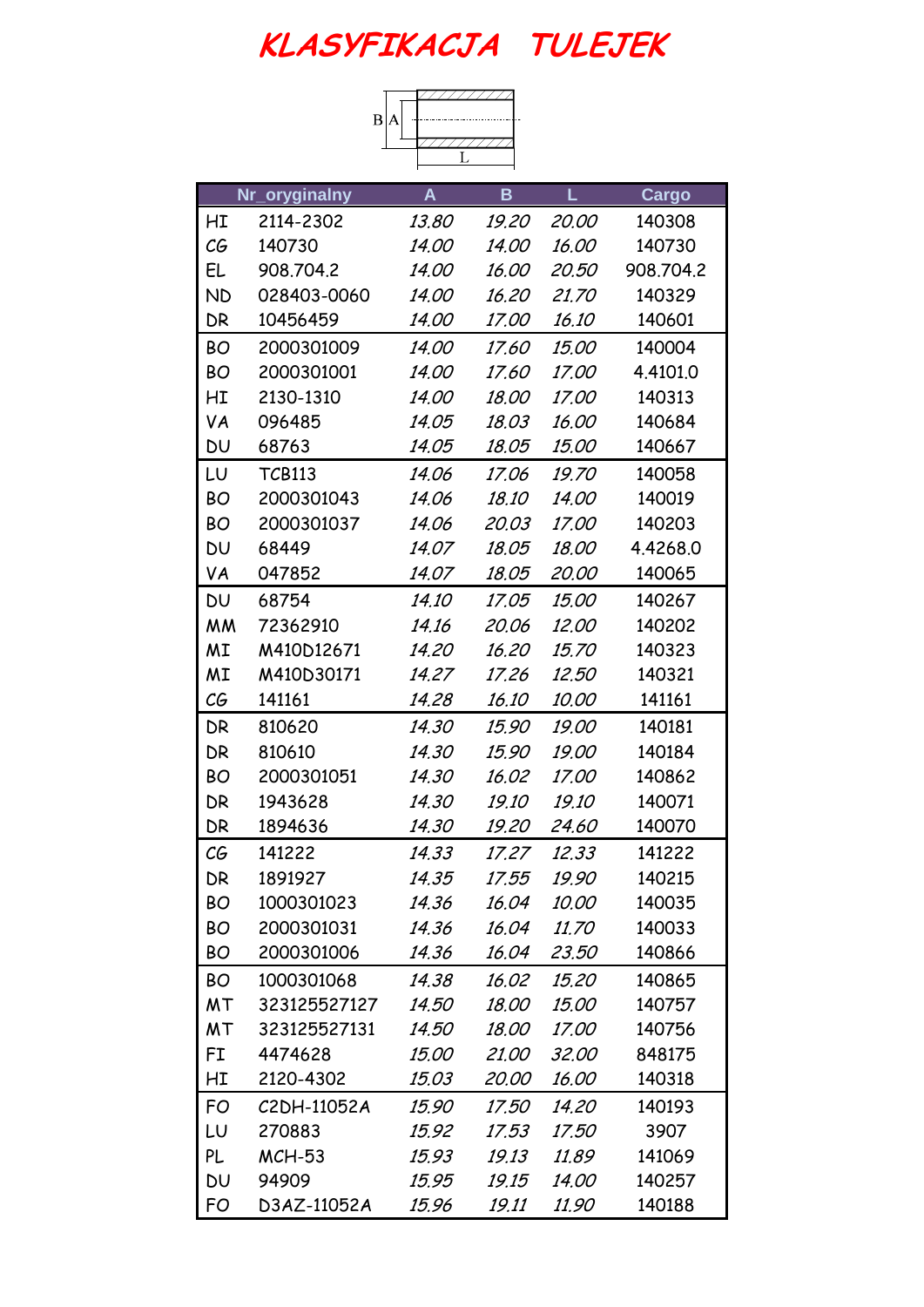|           |               | $\vert \mathbf{B} \vert$ |              |              |        |
|-----------|---------------|--------------------------|--------------|--------------|--------|
|           |               |                          |              |              |        |
|           |               |                          |              |              |        |
|           | Nr_oryginalny | A                        | B            | L            | Cargo  |
| LU        | <b>TCB123</b> | 15.97                    | 19.12        | 19.00        | 140053 |
| C G       | 140553        | 15.98                    | <i>19.10</i> | 15.06        | 140553 |
| VA        | 030828        | 16.00                    | 19.15        | <i>15.00</i> | 140066 |
| DR        | 1945509       | 16.00                    | 19.20        | 22.00        | 140074 |
| VA        | 055744        | 16.00                    | 20.00        | 16.00        | 140678 |
| VA        | 074952        | 16.00                    | 20.05        | 10.00        | 140119 |
| НI        | 2250-3601     | 16.00                    | 21.10        | <i>17.00</i> | 140489 |
| CA        | 6211-726      | 16.00                    | 22.30        | 25.40        | 141028 |
| VA        | 071381        | 16.05                    | 20.04        | 24.90        | 140670 |
| LU        | 270008        | 16.17                    | 19.06        | 15.00        | 3908   |
| <b>DU</b> | 28936         | 16.27                    | 19.15        | 15.00        | 140264 |
| <b>BO</b> | 2000301004    | 16.67                    | 19.60        | 19.00        | 140140 |
| CA        | 5586-160      | 16.67                    | 19.60        | 19.00        | 140172 |
| СG        | 141016        | <i>17.00</i>             | 18.75        | 25.00        | 141016 |
| LU        | 54255966      | <i>17.07</i>             | 21.05        | <i>22.00</i> | 140658 |
| VA        | 074332        | 17.08                    | 21.05        | 25.00        | 140680 |
| DR        | 1869755       | 17.48                    | 22.30        | 28.50        | 140478 |
| НI        | 2114-1452     | <i>17.50</i>             | <i>20.10</i> | <i>07.50</i> | 140306 |
| BO        | 1000301022    | 17.61                    | 21.62        | <i>09.50</i> | 140027 |
| СG        | 140252        | 18.00                    | <i>22.10</i> | <i>06.00</i> | 140252 |
| СG        | 141017        | 18.00                    | 23.00        | <i>09.20</i> | 141017 |
| BO        | 1000301055    | 18.03                    | 22.12        | 08.00        | 140251 |
| VA        | D6RA/2A       | 18.05                    | 22.05        | <i>05.00</i> | 140498 |
| СG        | 140654        | 18.05                    | 23.04        | <i>08.00</i> | 140654 |
| C G       | 141197        | 18.08                    | 23.05        | 09.30        | 141197 |
| HI        | 2114-44101    | 18.10                    | 22.04        | 06.79        | 140927 |
| C G       | 140695        | 18.80                    | 20.00        | <i>11.50</i> | 140695 |
| СG        | 140843        | 19.00                    | 22.30        | <i>06.30</i> | 140843 |
| VA        | 103063        | <i>19.00</i>             | 23.00        | 25.00        | 140959 |
| DR        | 820148        | 19.05                    | 20.65        | 18.25        | 140182 |
| DR        | 1933997       | 19.05                    | 22.60        | 19.30        | 140075 |
| <b>BU</b> | 850141        | 19.05                    | 25.40        | 19.05        | 140403 |
| MT        | 323125436125  | 19.06                    | 22.55        | <i>14.00</i> | 140758 |
| BO        | 2000301026    | 19.09                    | 23.10        | 10.00        | 140025 |
| <b>BO</b> | 2000301041    | 19.09                    | 23.10        | <i>13.00</i> | 140026 |
| <b>BO</b> | 2000301002    | 19.09                    | 25.10        | 10.00        | 140020 |
| <b>BO</b> | 2000301011    | 19.09                    | 25.10        | 13.00        | 140151 |
| LU        | <b>TCB124</b> | 19.11                    | 20,70        | <i>17.90</i> | 140059 |
| DR        | 1962606       | 19.20                    | 31.80        | <i>10.20</i> | 140404 |
| DR        | 1933999       | 19.30                    | 22.67        | 19.10        | 140406 |
|           |               |                          |              |              |        |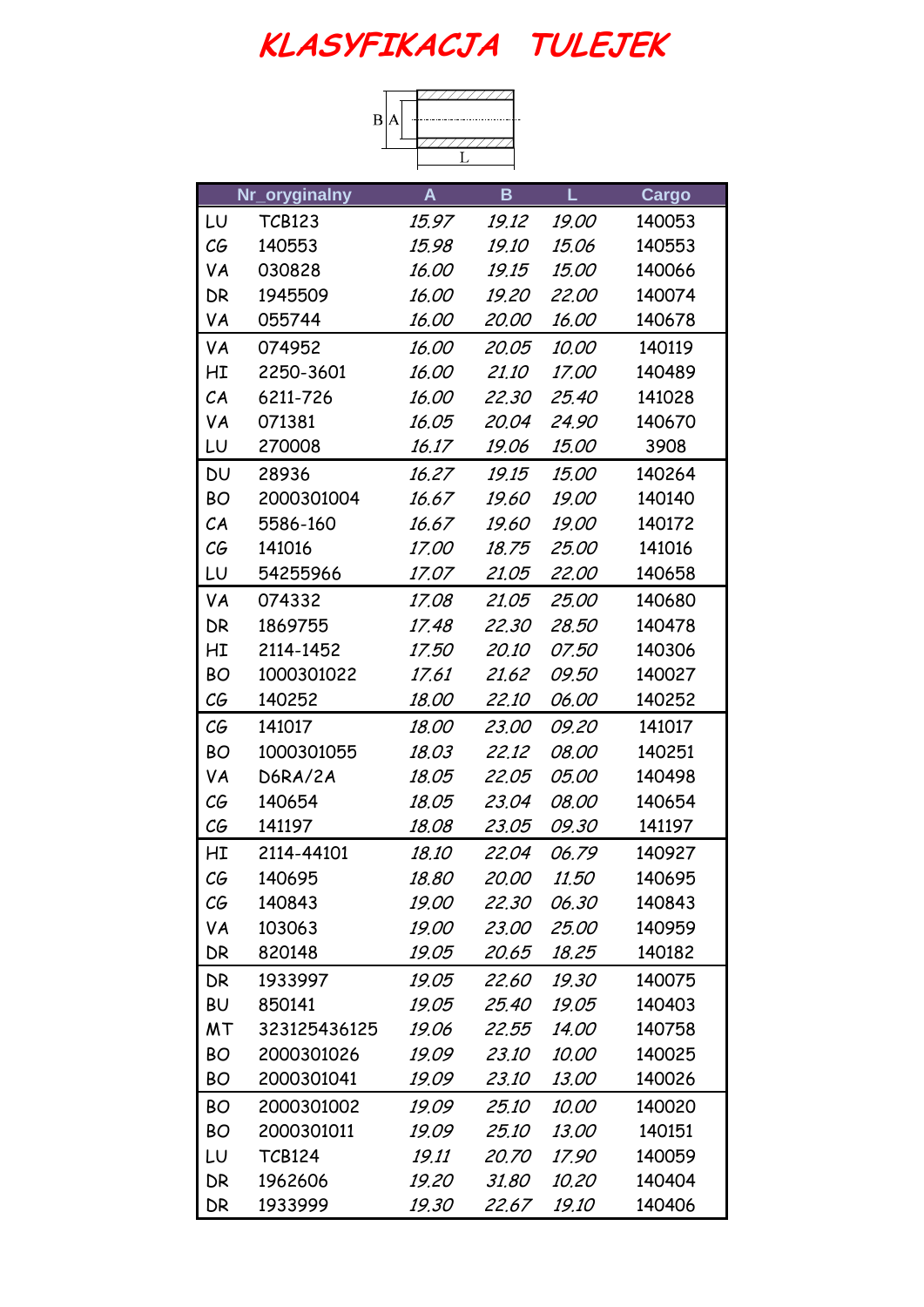| B A |  |
|-----|--|
|     |  |
|     |  |

|           | Nr_oryginalny | $\boldsymbol{A}$ | B            | L            | Cargo    |
|-----------|---------------|------------------|--------------|--------------|----------|
| DR        | 1894023       | 19.33            | 22.30        | 18.34        | 140776   |
| VA        | 050488        | <i>20.00</i>     | <i>24.00</i> | <i>12.00</i> | 140067   |
| СG        | 140735        | 20.02            | 24.03        | <i>05.00</i> | 140735   |
| VA        | 047518        | <i>20.10</i>     | 24.07        | 23.00        | 3613     |
| МM        | 74781810      | <i>20.10</i>     | 25.50        | <i>28.00</i> | 3812     |
| <b>MM</b> | 72364801      | 20.31            | 24.00        | 13.90        | 140201   |
| НI        | 2120-4401     | 20.35            | 26.50        | <i>12.50</i> | 140317   |
| MI        | M409J00301    | <i>20.60</i>     | <i>24.60</i> | <i>10.00</i> | 140324   |
| СG        | 140990        | 20.85            | <i>25.00</i> | 11.80        | 140990   |
| DR        | 1923484       | <i>21.00</i>     | 24.50        | 28.60        | 140072   |
| C G       | 141212        | 21.00            | 25,00        | 11.80        | 141212   |
| BO        | 2000301131    | <i>21.10</i>     | 25.08        | 26.00        | 848170   |
| DR        | 1894637       | 21.30            | 24.50        | 31.70        | 140477   |
| CA        | 5549-270      | 21.66            | 25.05        | <i>27.00</i> | 140169   |
| C G       | 141097        | 21.90            | 28.05        | 18.00        | 141097   |
| CA        | 5549-307      | 22.05            | 26.05        | 28.00        | 140170   |
| СG        | 140696        | 22.05            | 26.28        | <i>05.19</i> | 140696   |
| <b>BO</b> | 2000301005    | 22.08            | <i>26.10</i> | 23.00        | 4.4105.0 |
| <b>BO</b> | 2000301016    | 22.14            | <i>28.10</i> | 11.30        | 140111   |
| <b>BU</b> | 850139        | 22.22            | 28.60        | 31.75        | 140402   |
| C G       | 141048        | 22.33            | 28.64        | <i>09.00</i> | 141048   |
| DR        | 1985234       | 22.55            | 25.68        | 24.90        | 140214   |
| DR        | 1988096       | <i>22.60</i>     | <i>24.40</i> | 25.00        | 140206   |
| <b>ND</b> | 28125-41020   | 23.20            | <i>26.00</i> | 08.50        | 140331   |
| ВO        | 1900301454    | <i>25.00</i>     | 32.00        | 17.90        | 140745   |
| VA        | 074330        | 27.05            | 35.07        | <i>14.00</i> | 140671   |
| C G       | 140572        | 27.14            | 31.14        | <i>05.80</i> | 140572   |
| <b>MM</b> | 74871650      | 28.18            | 33.00        | 28.00        | 3849     |
| CA        | 5933-44       | 28.30            | <i>33.00</i> | 26.00        | 140154   |
| <b>BO</b> | 1000390001    | 28.50            | 32.30        | <i>11.00</i> | 140850   |
| <b>BO</b> | 2000410040    | 34.50            | 39.15        | <i>42.00</i> | 140007   |
| <b>BO</b> | 2000322020    | 34.50            | <i>44.00</i> | 42.50        | 140114   |
| CA        | 6400-248      | 35.50            | <i>39.00</i> | <i>35.00</i> | 141004   |
| BO        | 2000301015    | <i>40.00</i>     | 48.00        | 10.50        | 140011   |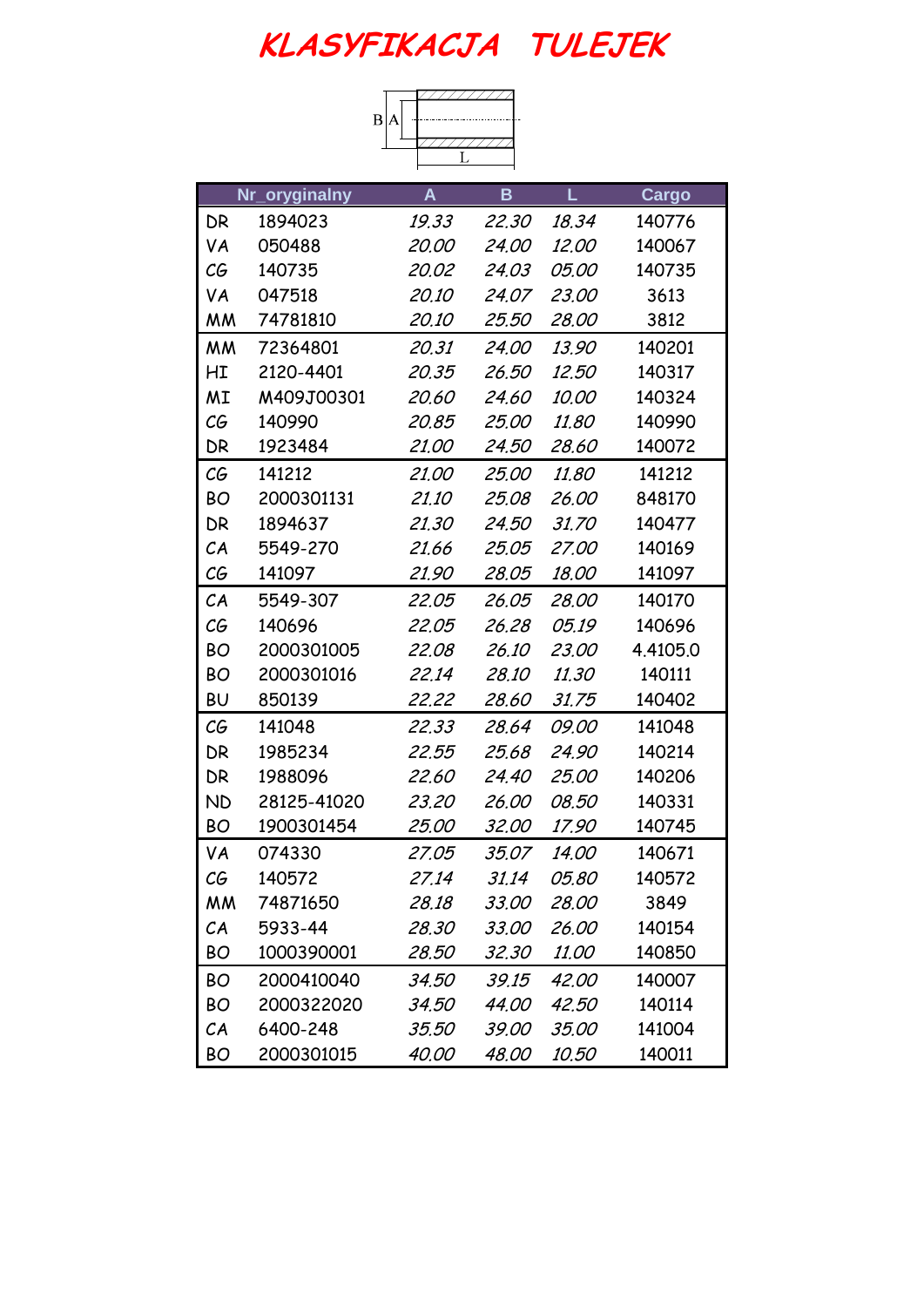

*A x B x C x L*

|           | Nr_oryginalny | A            | в            | $\mathbf c$  | Г            | Cargo  |
|-----------|---------------|--------------|--------------|--------------|--------------|--------|
| СG        | 140497        | <i>06.02</i> | 10.04        | 13.80        | 08.60        | 140497 |
| VA        | D6RA/2C       | <i>06.04</i> | 10.03        | 13.78        | <i>08.20</i> | 140615 |
| СG        | 140947        | <i>07.99</i> | <i>11.50</i> | <i>14.50</i> | 09.98        | 140947 |
| СG        | 141091        | 08.12        | 11.55        | <i>14.10</i> | <i>09.00</i> | 141091 |
| СG        | 141050        | <i>09.50</i> | 14.30        | 18.80        | 09.55        | 141050 |
| ΜI        | M409X32571    | <i>10.00</i> | 13.00        | 16.00        | <i>10.50</i> | 140731 |
| BО        | 1000301069    | 10.03        | 16.53        | 18.50        | 13.75        | 141061 |
| BО        | 1000322005    | 10.06        | 16.60        | <i>19.00</i> | 14.80        | 140563 |
| СG        | 141014        | 11.14        | 14.34        | <i>17.50</i> | <i>09.00</i> | 141014 |
| LU        | 54241267      | 11.15        | 15,85        | 26.20        | 16.30        | 140056 |
| СG        | 140663        | 11.17        | 15.85        | 26.20        | <i>12.60</i> | 140663 |
| VA        | 078039        | <i>11.97</i> | <i>15.06</i> | 18.00        | 16.00        | 140501 |
| <b>DU</b> | 600664        | <i>12.00</i> | <i>15.05</i> | 18.00        | 13.50        | 140041 |
| I.A       | 2108-3708405  | 12.00        | <i>16.00</i> | <i>23.00</i> | 19.50        | 140374 |
| СG        | 141077        | 12,52        | 19.15        | <i>24.00</i> | <i>11.60</i> | 141077 |
| CA        | 6211-303      | 15.95        | 19.13        | 23.70        | 18.00        | 140173 |
| BО        | 2000301039    | <i>19.10</i> | <i>23.00</i> | 25.00        | <i>12.00</i> | 848210 |
| VA        | 046390        | 20.05        | 28.07        | 32.00        | 25.00        | 140673 |
| BО        | 1000301013    | 26.12        | 30.13        | 33.00        | <i>11.50</i> | 140256 |
| BО        | 1000301027    | 26.12        | 32.13        | 33.00        | 11.50        | 140692 |
| CG        | 140573        | 27.12        | 31.23        | 31.40        | 05.80        | 140573 |
| LU        | 54256151      | 28.56        | 31,80        | 38.10        | 13.00        | 140659 |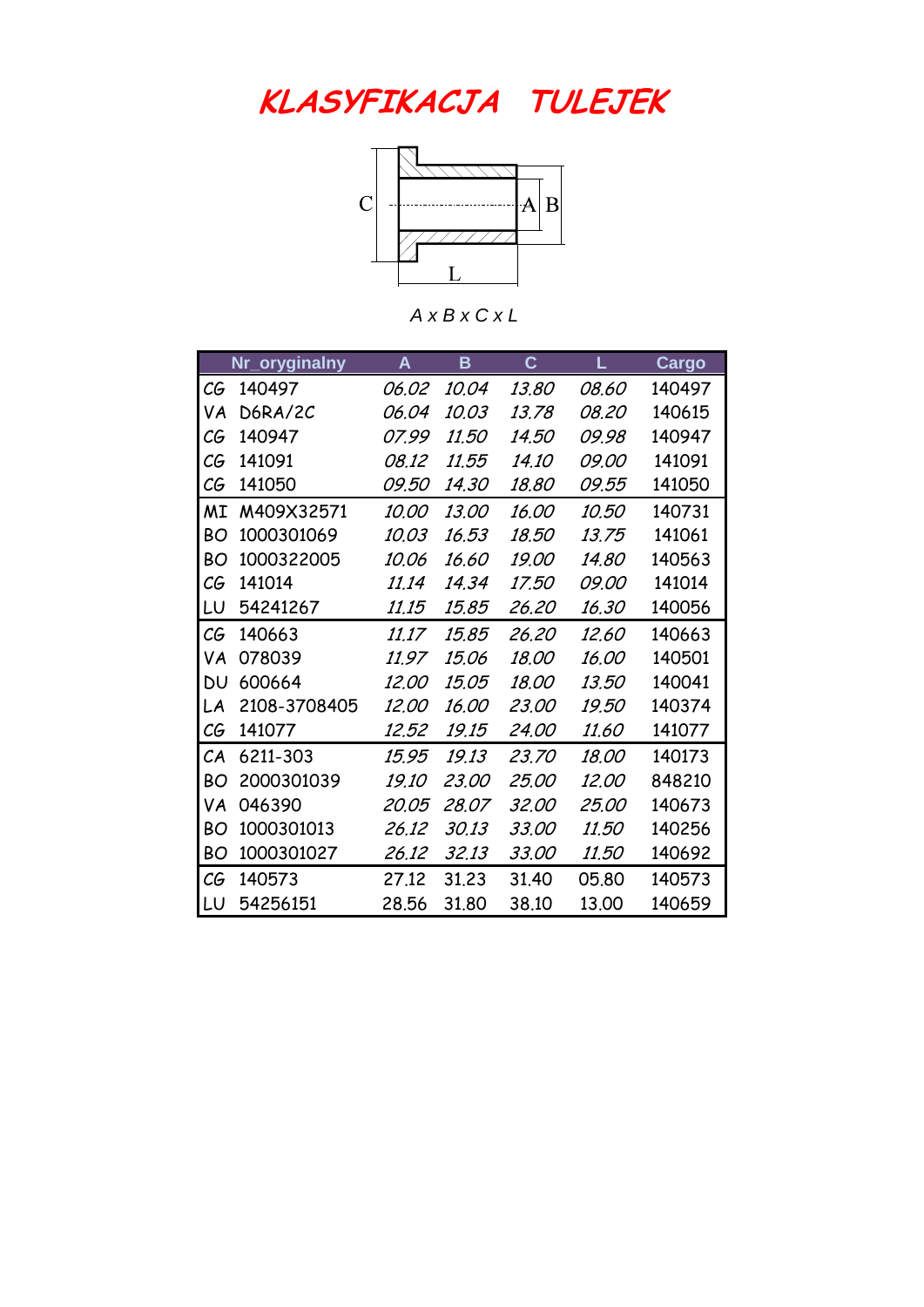**KLASYFIKACJA TULEJEK**

 *ZESTAWY KOMPLETNE*

|     | Nr_oryginalny | $\boldsymbol{A}$ | B              | $\mathcal{C}$  | L     | Cargo  |
|-----|---------------|------------------|----------------|----------------|-------|--------|
| LU  | <b>TCB116</b> | 12.70            | 15.87          | 12.70          |       | 140103 |
|     |               | 11.17            | 05.85          | 26.20          | 12.60 |        |
| LU  | <b>TCB117</b> | 11.10            | 15.87          | 12.70          |       | 140102 |
|     |               | 19.10            | 22.25          | 25.40          | 22,40 |        |
| LU  | <b>TCB129</b> | 12.09            | 15.05          | 08.00          |       | 140528 |
|     |               | 12.09            | 15.05          | 12.00          |       |        |
| VA  | 182063        | 12.09            | 15.05          | 12.00          |       | 140533 |
|     |               | 12.09            | 15.05          | 12.00          |       |        |
| VA  | 594458        | 08,00            | 11.00          | 08.00          |       | 142000 |
|     |               | 26.30<br>12.59   | 29.30          | 07.90          |       |        |
| C G | 140827        | 14.16            | 18.55<br>20.06 | 19.60<br>12.00 |       | 140827 |
|     |               | 20.30            | 24.00          | 13.90          |       |        |
|     |               | 11.10            | 15.87          | 12.70          |       |        |
| LU  | <b>TCB108</b> | 11.18            | 15.85          | 19.00          |       | 140592 |
|     |               | 19.10            | 22.25          | 25.40          | 20.60 |        |
|     |               | 12.09            | 15.08          | 19.00          |       |        |
| LU  | <b>TCB110</b> | 12.75            | 15.95          | 14.00          |       | 140593 |
|     |               | 28.56            | 31.80          | 38.10          | 13.00 |        |
|     |               | 17.08            | 21.05          | 25.00          |       |        |
| VA  | 182157        | 17.08            | 21.05          | 25.00          |       | 140472 |
|     |               | 25.03            | 32.06          | 39.00          | 20.00 |        |
|     |               | 20.05            | 28.05          | 29.00          |       |        |
| VA  | 182164        | 20.05            | 28.07          | 32.00          | 25,00 | 140474 |
|     |               | 27.07            | 35.06          | 40.00          | 29.50 |        |
|     |               | 12.75            | 19.14          | 14.00          |       |        |
| LU  | <b>TCB106</b> | 12.80            | 15.95          | 14.00          |       | 140590 |
|     |               | 14.32            | 17.62          | 22,20          | 13.00 |        |
|     |               | 28.56            | 31.80<br>19.14 | 38.10<br>14.00 |       |        |
|     |               | 12.75<br>12.80   | 15.95          | 14.00          |       |        |
| LU  | <b>TCB118</b> | 17.07            | 21.05          | 22.00          |       | 140104 |
|     |               | 28.56            | 31.80          | 38.10          | 13.00 |        |
|     |               | 14.07            | 18.05          | 20.00          |       |        |
|     |               | 16.00            | 19.15          | 15.00          |       |        |
| VA  | 182138        | 17.05            | 21.05          | 20,00          |       | 140539 |
|     |               | 25.02            | 30.04          | 15.00          |       |        |